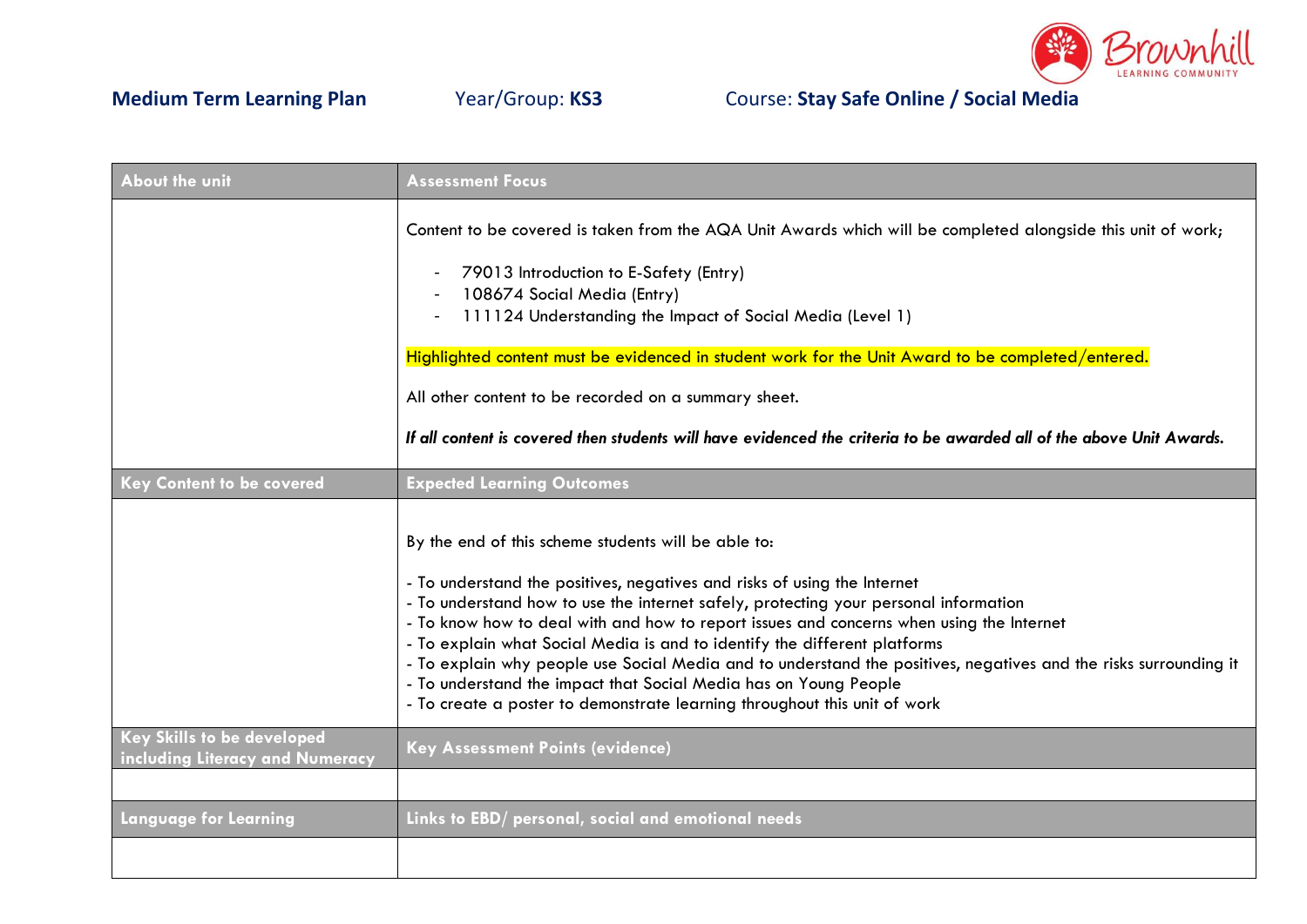

| <b>Session</b> | <b>Learning Objectives</b>                                                                        | <b>Content to be covered</b>                                                                                                                                                                               | <b>Suggested Pedagogy/Teaching Activities</b>                                                                                                                                                                                                                                                            | <b>Learning Outcomes</b><br>(Assessment descriptors<br>for this lesson) |
|----------------|---------------------------------------------------------------------------------------------------|------------------------------------------------------------------------------------------------------------------------------------------------------------------------------------------------------------|----------------------------------------------------------------------------------------------------------------------------------------------------------------------------------------------------------------------------------------------------------------------------------------------------------|-------------------------------------------------------------------------|
|                | L.O: To understand the<br>positives, negatives<br>and risks of using the<br>Internet.             | - identify two positive uses of the<br>internet (student work)<br>- identify two possible risks when using<br>the internet (student work)<br>- use the internet safely on two<br>occasions (summary sheet) | 1.) Create a PowerPoint outlining the positives,<br>negatives and risks of using the Internet.<br>2.) Discuss/debate a range of scenarios that could<br>be encountered when using the Internet.<br>See resources in shared drive.                                                                        |                                                                         |
| $\overline{2}$ | L.O: To understand<br>how to use the internet<br>safely, protecting your<br>personal information. | - identify five pieces of personal<br>information which should not be<br>disclosed when using the internet<br>(student work)<br>- use the internet safely on two<br>occasions (summary sheet)              | 1.) Chatting online quiz task - which pieces of<br>information is it safe/unsafe to share online<br>2.) Is it ok to share? Sorting activity<br>3.) Add slide to PowerPoint from previous lesson,<br>listing the information that it is safe/unsafe to share<br>online.<br>See resources in shared drive. |                                                                         |

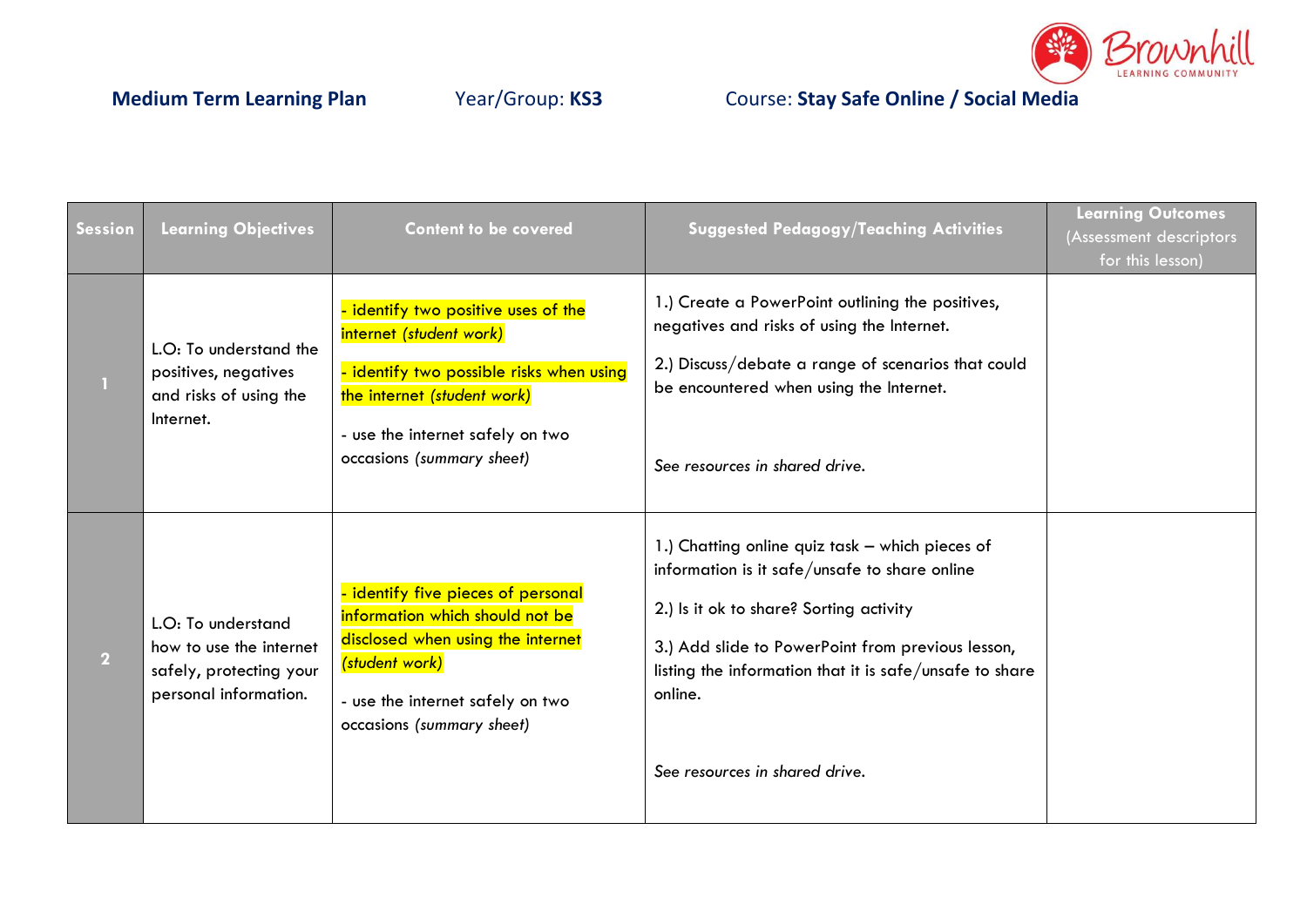

| Session      | <b>Learning Objectives</b>                                                                               | <b>Content to be covered</b>                                                                                                                                                                                                   | <b>Suggested Pedagogy/Teaching Activities</b>                                                                                                                                                                                                                       | <b>Learning Outcomes</b><br><b>Assessment descriptors</b><br>for this lesson) |
|--------------|----------------------------------------------------------------------------------------------------------|--------------------------------------------------------------------------------------------------------------------------------------------------------------------------------------------------------------------------------|---------------------------------------------------------------------------------------------------------------------------------------------------------------------------------------------------------------------------------------------------------------------|-------------------------------------------------------------------------------|
| $\mathbf{3}$ | L.O: To know how to<br>deal with and how to<br>report issues and<br>concerns when using<br>the Internet. | - identify two individuals to whom an<br>issue can be reported (student work)<br>- identify one organisation who you can<br>report an issue to (student work)<br>- use the internet safely on two<br>occasions (summary sheet) | 1.) Debate and discuss the case studies in the<br>shared drive - who could these people have asked<br>for help?<br>2.) Research organisations online that issues can be<br>reported to - add a slide to PowerPoint.<br>See resources in shared drive.               |                                                                               |
| 4            | L.O: To explain what<br>Social Media is and to<br>identify the different<br>platforms.                   | - What is Social Media? (student work)<br>- at least three different social media<br>platforms available (student work)                                                                                                        | 1.) Social Media Logos quiz<br>2.) Research the definition of Social Media - discuss<br>age limits<br>3.) Social Media compare and contrast task<br>4.) Social Media mind maps - what is each site<br>used for? Which do you use?<br>See resources in shared drive. |                                                                               |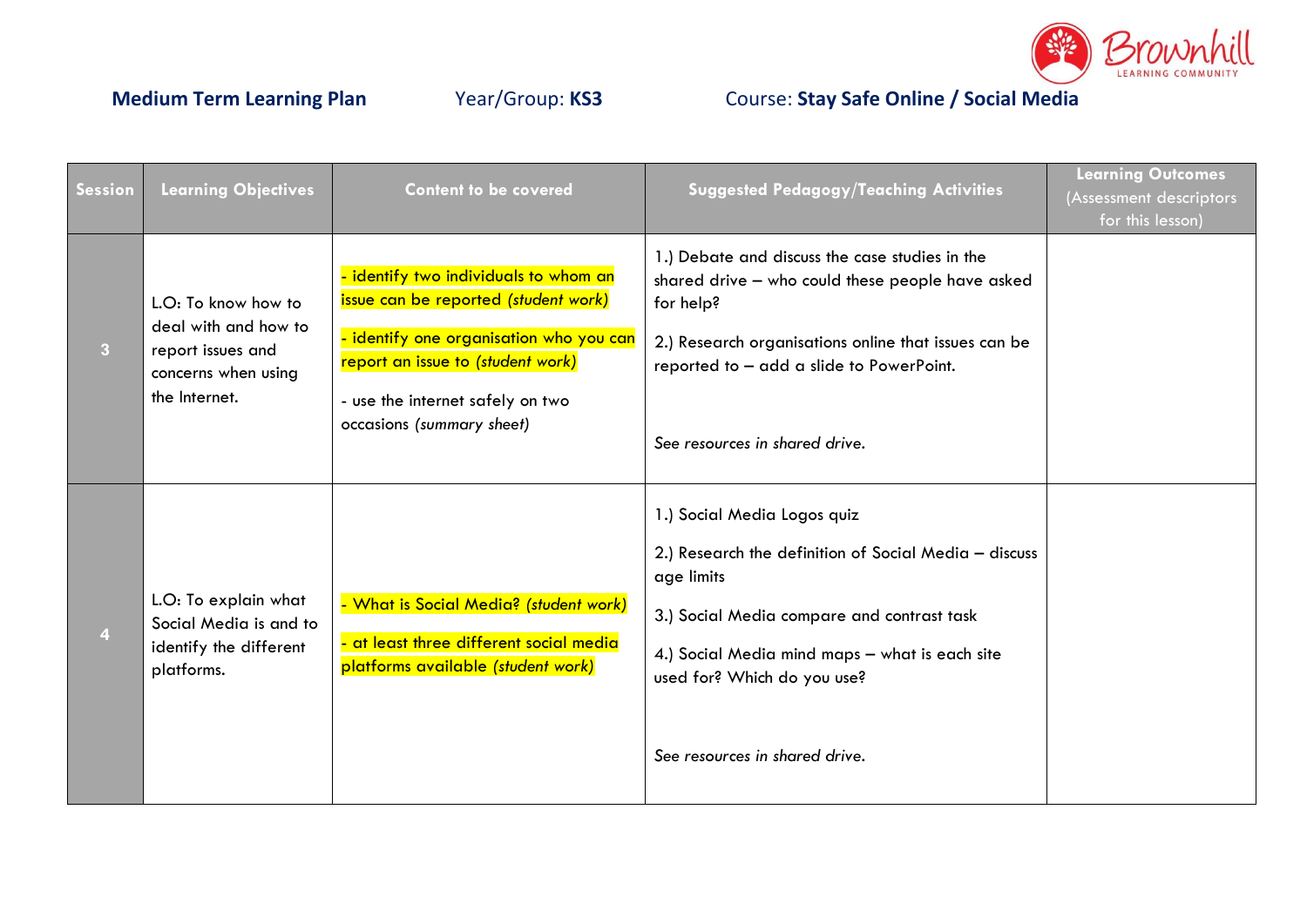

| Session        | <b>Learning Objectives</b>                                                                                                             | <b>Content to be covered</b>                                                                                                                                                                                                                                                                                                                                                                      | <b>Suggested Pedagogy/Teaching Activities</b>                                                                                                                                                                                                                                                                                                                 | <b>Learning Outcomes</b><br>(Assessment descriptors<br>for this lesson) |
|----------------|----------------------------------------------------------------------------------------------------------------------------------------|---------------------------------------------------------------------------------------------------------------------------------------------------------------------------------------------------------------------------------------------------------------------------------------------------------------------------------------------------------------------------------------------------|---------------------------------------------------------------------------------------------------------------------------------------------------------------------------------------------------------------------------------------------------------------------------------------------------------------------------------------------------------------|-------------------------------------------------------------------------|
| 5 <sup>5</sup> | L.O: To explain why<br>people use Social<br>Media and to<br>understand the<br>positives, negatives<br>and the risks<br>surrounding it. | - taking part in a debate around the<br>positives and negatives of social media<br>(summary sheet)<br>- taking part in an activity which<br>explores the benefits and risks of social<br>media (summary sheet)<br>- why people use it (student work)<br>- at least one positive impact of social<br>media (student work)<br>- at least three risks and laws around<br>social media (student work) | 1.) Complete mind map of<br>advantages/disadvantages of Social Media -<br>discuss and debate ideas<br>2.) Complete Social Media Usage survey - whole<br>class to complete and discuss findings<br>3.) Research laws surrounding Social Media -<br>Create a PowerPoint outlining the laws, risks,<br>positives and negatives<br>See resources in shared drive. |                                                                         |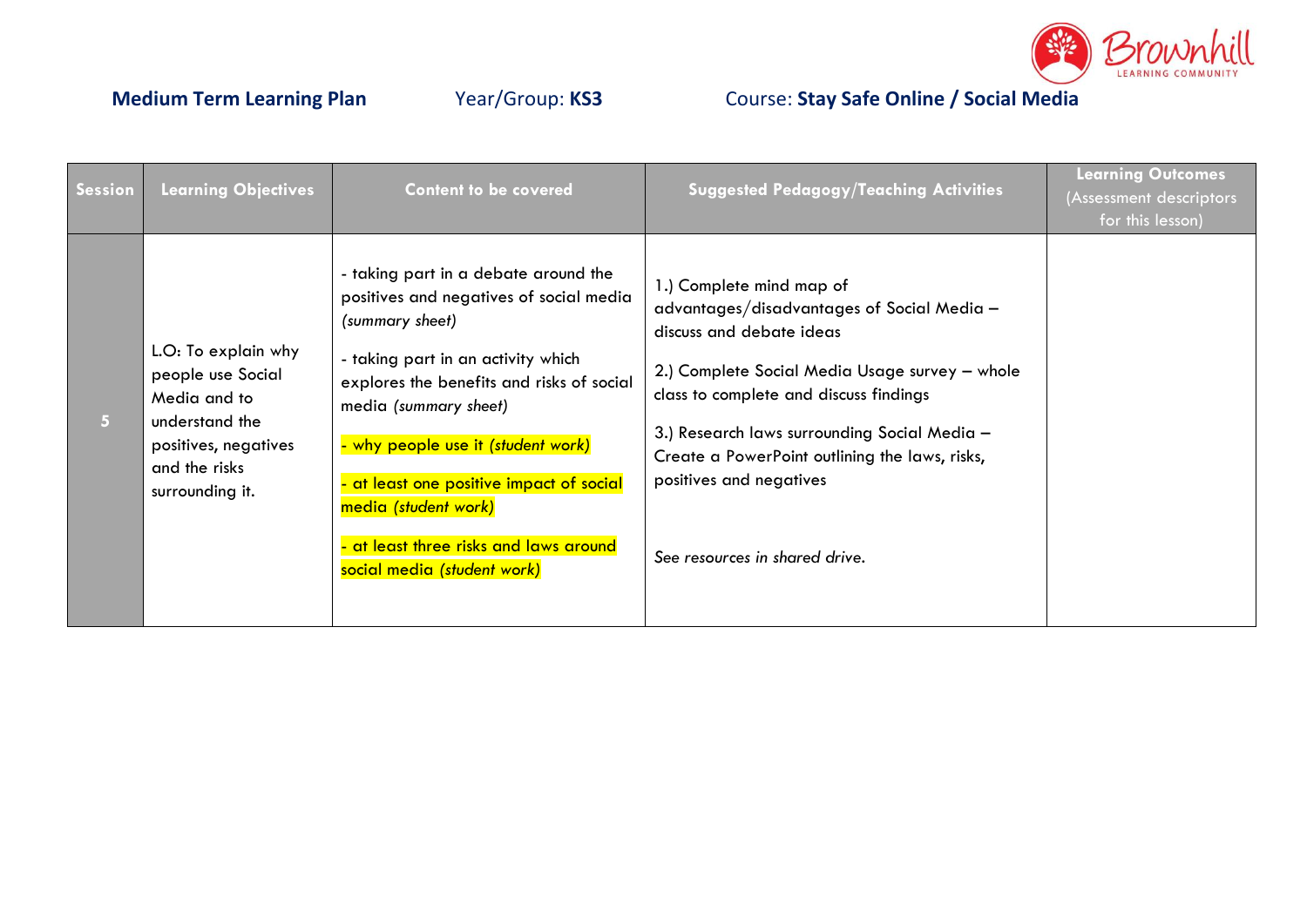

| <b>Session</b> | <b>Learning Objectives</b>                                                    | <b>Content to be covered</b>                                                                                                                                                                                                                                                                          | <b>Suggested Pedagogy/Teaching Activities</b>                                                                                                                                                                                                                                                                                                                                                                                                                                                                                                                                                                                        | <b>Learning Outcomes</b><br>Assessment descriptors<br>for this lesson) |
|----------------|-------------------------------------------------------------------------------|-------------------------------------------------------------------------------------------------------------------------------------------------------------------------------------------------------------------------------------------------------------------------------------------------------|--------------------------------------------------------------------------------------------------------------------------------------------------------------------------------------------------------------------------------------------------------------------------------------------------------------------------------------------------------------------------------------------------------------------------------------------------------------------------------------------------------------------------------------------------------------------------------------------------------------------------------------|------------------------------------------------------------------------|
| 6 <sup>1</sup> | L.O: To understand the<br>impact that Social<br>Media has on Young<br>People. | - taking part in a group discussion<br>about the impact social media can have<br>on young people (summary sheet)<br>- taking part in a quiz and discussing<br>answers and opinions (summary sheet)<br>- identify at least two ways to protect<br>themselves when using social media<br>(student work) | 1.) Create a poster outlining the ways to stay safe<br>when using Social Media - could be displayed in ICT<br>room<br>2.) Read and discuss the articles below<br>3.) True or false quiz based on statistics/facts<br>regarding the impact of Social Media on young<br>people.<br>See resources in shared drive.<br>https://childmind.org/article/how-using-social-<br>media-affects-teenagers/<br>https://www.mayoclinic.org/healthy-<br>lifestyle/tween-and-teen-health/in-depth/teens-<br>and-social-media-use/art-20474437<br>https://www.newportacademy.com/resources/well-<br><u>being/effect-of-social-media-on-teenagers/</u> |                                                                        |